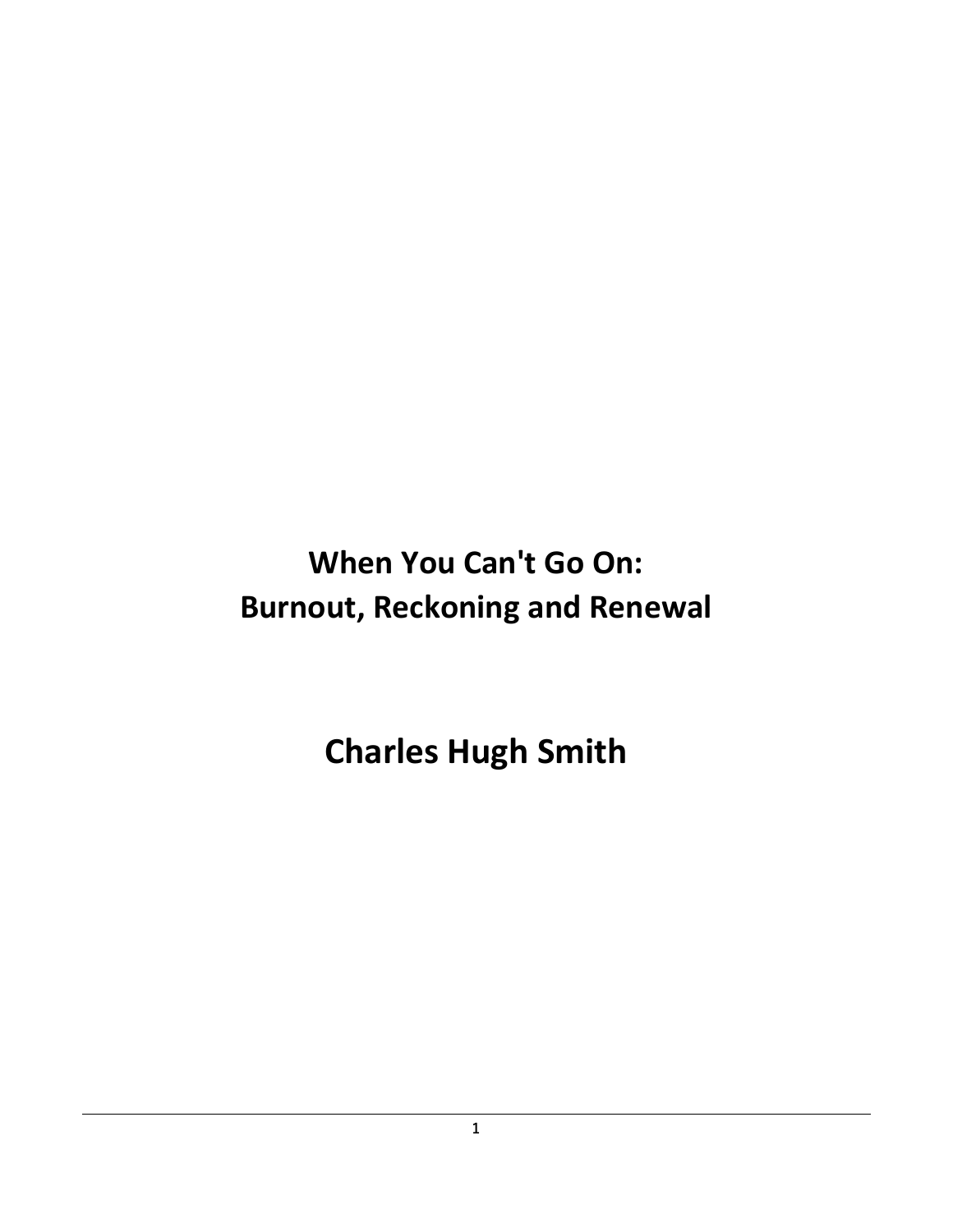### **Table of Contents**

#### **Introduction**

#### **Chapter One: My Experience of Burnout**

#### **Chapter Two: Triage**

Get Help

How Long Will It Take to Get Through This?

Make a Simple Recovery Plan

What Helped Me

#### **Chapter Three: Why We Burn Out**

#### **Chapter Four: Burnout's Hidden Complexities: It's Not Just Work**

What Healthcare Misses

The Economy 's Role in Burnout

Our Individual Complexities

Our Social Complexities

Loss of Meaning

Summary of Complex Sources of Burnout

#### **Chapter Five: How Do We Feel Good About Ourselves?**

#### **Chapter Six: How Did Work Become the Primary Source of Self-Worth?**

Hyper-Globalization

Hyper-Financialization

#### **Chapter Seven: Running on Empty**

#### **Chapter Eight: What Changed?**

Seasons of Life

Devil's Pacts

Our Economy's Devil's Pact

Summary of What's Changed

#### **Chapter Nine: Acquiring Yourself**

#### **Chapter Ten: Silence and Listening**

#### **Chapter Eleven: Life Beyond Burnout**

Four Goals

Taking Care of Ourselves

Tapping Our Enthusiasms

Identifying Our Sources of Burnout

Gaining Control of Our Life

Where We Are Now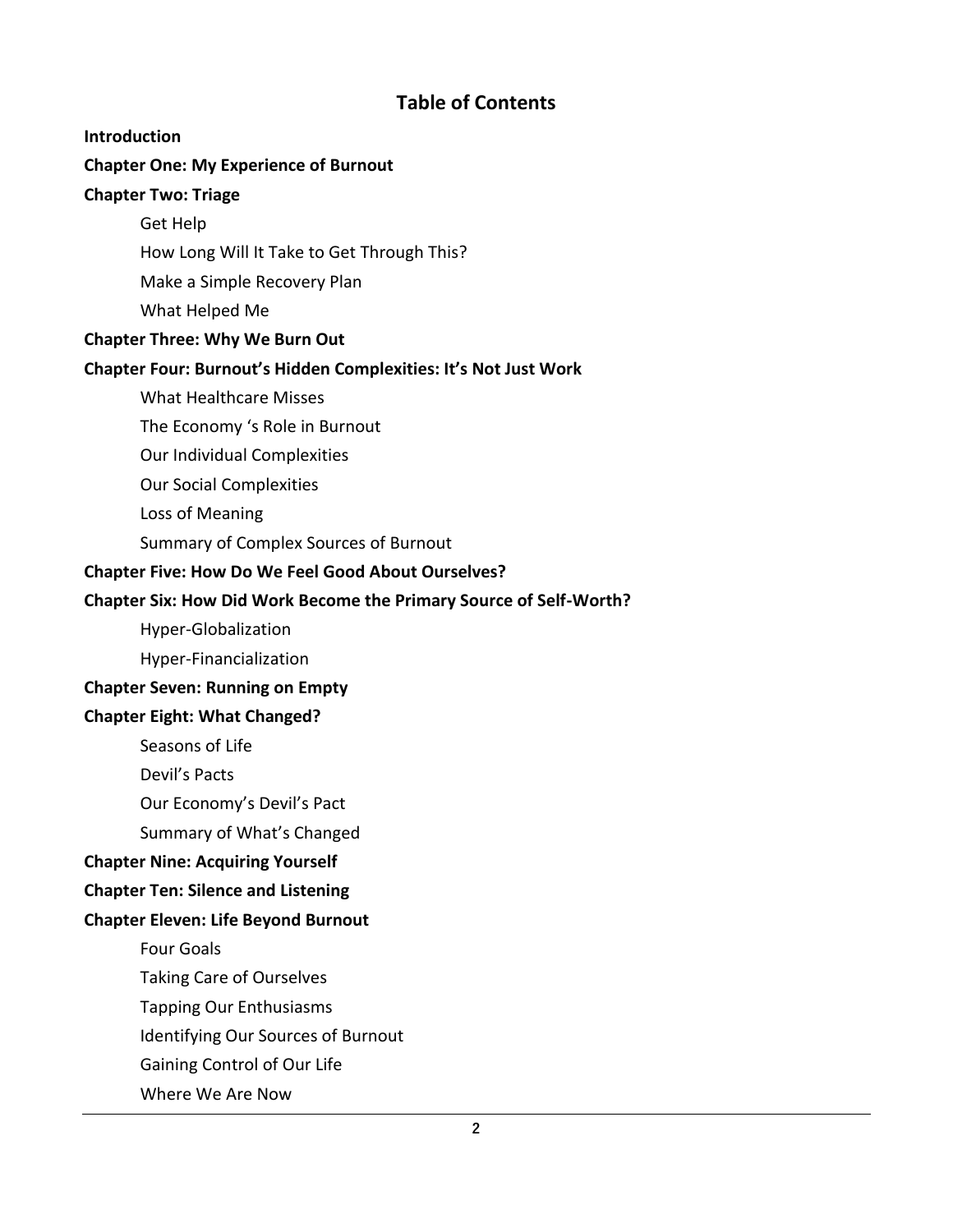## **Introduction**

I've burned out twice, once in my early 30s and again in my mid-60s. What I wanted but could not find was a practical guide by someone who had experienced burnout themselves. In the mid-1980s, there were few resources. When I burned out again in 2018, there were numerous books and articles, but none spoke to my feeling that burnout was more than overwork, or to my sense that our society and economy are the kindling that ignites burnout.

I decided to write the guide I wanted but could not find, a guide to burnout as an intensely profound experience, an experience those who haven't burned out cannot fully understand.

You may find that my experience is different from yours; this is to be expected, for burnout differs with individuals, circumstances and age. What's universal about burnout is that it is a gift of life, an opportunity to look deep within ourselves and an opportunity to change. In the depths of exhaustion, despair and depression, it feels like a curse. But the more profound the gift, the greater the difficulty in understanding and making use of it.

The story about the desert traveler who comes across a hoard of gold coins comes to mind. To maximize the amount of gold to be carried away, the traveler dumps the food and water from his pack and sets off, empowered by the shimmering dreams of all the luxuries and status the gold would buy. Long before reaching the glittering bazaar where gold reigns supreme, the traveler realizes the real treasure was the water and food that he foolishly dumped, for his life depended not on gold but on what he had tossed away.

This book is organized to first offer a hand to hold for those experiencing burnout: you are not alone; I've been in the same place and got through it. So have many others. There are no miracle quick cures (at least to my knowledge), but perhaps reading about my experiences may help in small ways. Over time, small things add up and we feel better.

The second part is intended to help those who want to explore the sources and lessons of burnout. Burnout is a life-changing experience, in a good way, as absurd as that sounds to those in the depths of burnout.

This is my personal account of burnout. I am not a therapist, psychologist, psychiatrist or physician. Those professionals can all provide help; that's what they are trained to do. This is not an expert's clinical guide to burnout, or a survey of the literature on burnout. It is not intended as advice or guidance. I am simply sharing one individual's experience of burnout, reckoning and renewal, and what helped me.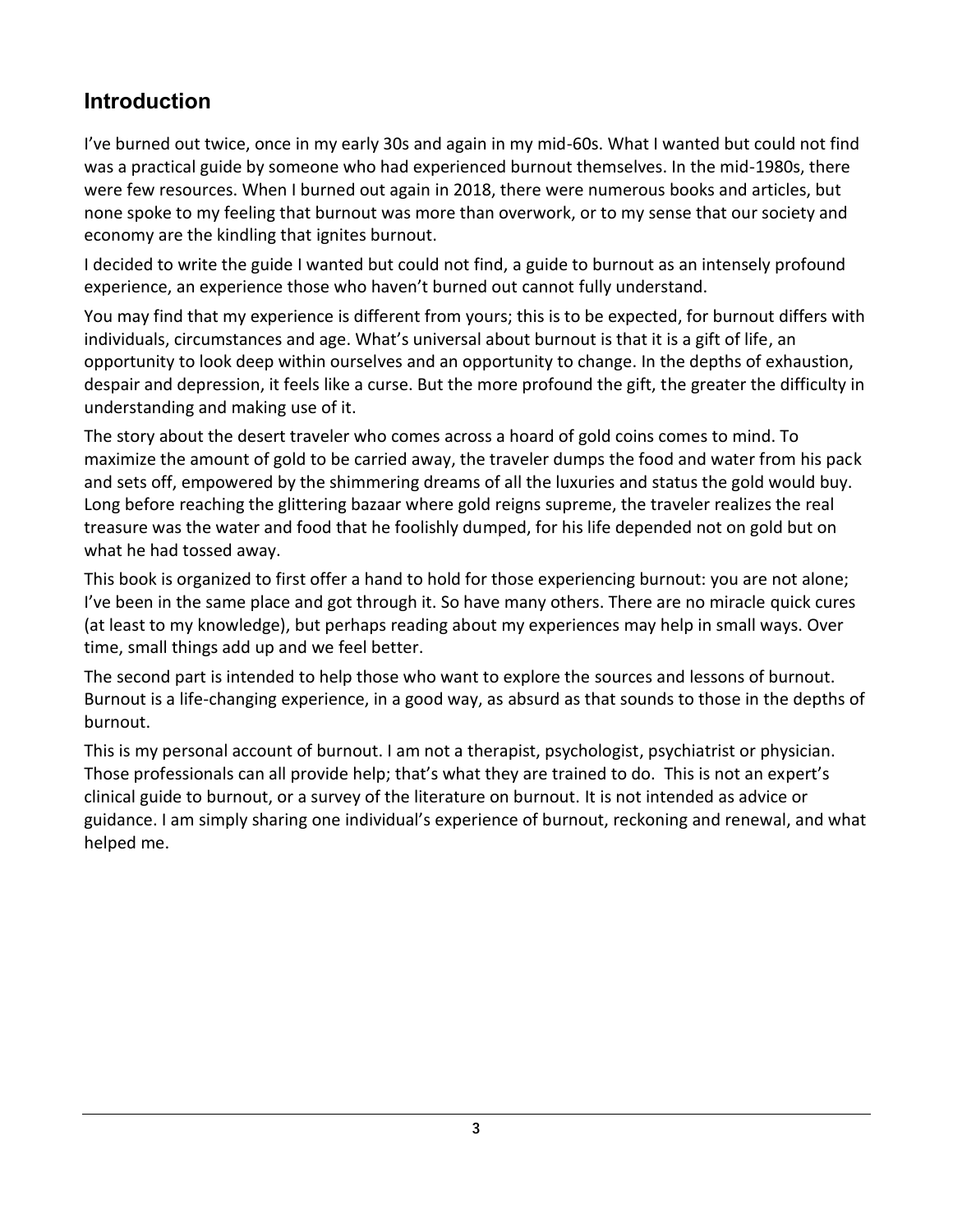# **Chapter One: My Experience of Burnout**

*Before we begin: Please remember I am not an expert in burnout, I am only an expert in my own burnout. This is not advice or guidance. I am only sharing my experience, which might not be relevant to your experience or useful to anyone else. It's very important to me that you keep in mind that I am only sharing my experience and views.*

I like working, and I like my work. That wasn't the problem.

The problem was I didn't think I had any limits. I thought that I could keep pushing myself even as I became increasingly exhausted.

But all humans have limits. Mine were not visible to me. Even as I slipped closer and closer to my limits, I did not see the cliff edge just ahead. When I exceeded my limits, I burned out.

Burnout teaches us we all have limits.

What is burnout? In my experience, when our capacity to keep working drops to zero, that's burnout. We want to continue working, but the capacity to do so is no longer in our control. We hit our limit, and there's no fuel left in our tank.

We want the validation, purpose and livelihood we gained from work but we can no longer do the work. This loss of power and control is distressing and puzzling. Why is this happening to me?

Here's what I felt at the bottom of burnout: an exhaustion deeper than I'd ever felt before, a tiredness that never ended, a collapse of my willpower and a depression that never lifted.

I lost the self-discipline that that I'd maintained without much difficulty for years. I also lost the *joie de vivre*, the joy of being alive, which had been replaced by exhaustion and a feeling of unending stress: I'll never get out from beneath terrible burdens and never catch up or be free from crushing responsibilities.

Though I didn't want to admit it, I also felt self-pity: I'm trapped, hopeless, and misunderstood.

Even my spouse, who would burn out six months later, made light of my exhaustion, dismissing it as temporary and mere complaints.

Only those who have fallen down the same well can understand, and I didn't have any other burnouts to consult. That's one of the things that makes burnout so painful: the burnout is often totally alone.

Those of us who are accustomed to accomplishing a great deal and being in charge are most devastated by burnout because we pride ourselves on being productive and take-charge.

Our willpower and ability to work hard are lost in burnout: we can no longer force ourselves to take charge, and since burnout is outside of our control, we feel a devastating powerlessness.

Burnout is the loss of self. Our trusted tools no longer work; something in our life is broken, and it's broken us.

Burnout isn't something you choose, it's something that happens to you against your will. Willing it to go away doesn't make it go away.

Burnout is frustrating not just because it's outside our control; it's also beyond our understanding of how the world works. We rely on our intellect, experience and willpower to solve problems, and all three come up empty in burnout: we don't know how to make burnout go away, our previous experience doesn't apply and our will—our most trusted tool in managing the world—has collapsed.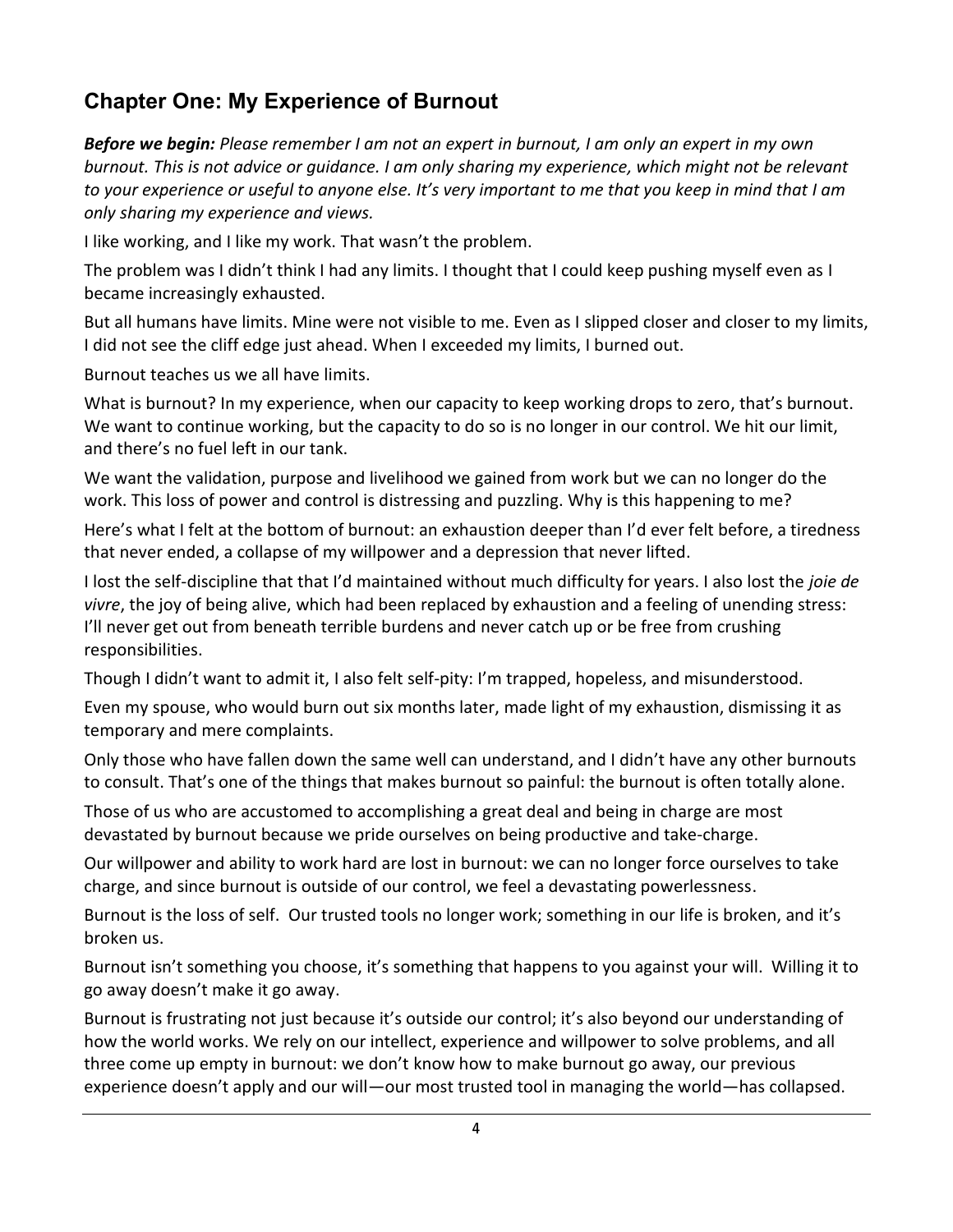We're completely broken There's nothing left in our tank: no reserves, no willpower, no control of what's happening to us. We haven't just lost our energy; we've lost our sense of who we are.

Being positive is the secular religion of America: the power of a positive attitude can solve any problem and overcome any obstacle. This is the can-do spirit: if you stop being negative, you'll become a winner.

The problem for the burnout is there is nothing left to fuel a can-do attitude, and so revealing the despair we feel draws criticism: stop being so negative, here's a self-help checklist, follow this and you'll be back on your feet in no time.

Being positive has a dual nature. Much of the positivity we hear is phony because it's for public consumption: never mind what you actually feel, just repeat the positive script aloud because that's what makes everyone comfortable.

Burnouts who are unable to repeat the positive script with the expected enthusiasm become castaways; not only does no one understand our distress, we're criticized for not being upbeat.

The implicit message is: you could fix your burnout if you'd just be more positive. Your stress will melt away once you say positive things. But the unending stress doesn't melt away—it melts us away.

The non-burned-out haven't felt so drained that there's nothing left to prop up the expected cheerfulness. With no experience of burnout, they cannot understand the gravity of what we're feeling.

The burnout soon gives up expressing what we're experiencing rather than bear the additional burden of criticism.

This disapproval further isolates the burnout; nobody wants to hear how the burnout feels because that makes everyone uncomfortable.

Whether we want to admit it or not—usually not until much later in the process—burnout is a lifechanging experience. This further isolates the burnout because everyone wants us to bounce back and resume the work we did before we collapsed. But the burnout can't do the same work. Going back isn't possible, and nobody wants to hear that.

This inability to return to the harness—and a growing unwillingness to do so—runs counter to the kind of self-help counseling which focuses on helping the burnout strap themselves back into overwork and open-ended responsibility. To reject this is unacceptable to everyone who depended on the burnout being an uncomplaining pack animal.

Burnouts find the world is dead-set on our prompt return to the workload that broke us. The self-help industry is typically focused on helping the pack animal stagger back to its feet because this what our economy depends on: work hard, play hard and strive for achievement, wealth and recognition. Anything less and the economy unravels.

Whether those still have any meaning is not a question anyone other than the burnout wants to ask, as the question challenges their assumptions about what's meaningful and worthy of sacrifice.

The end result is the burnout is alone. Not only does no one understand us, no one wants to understand we won't be resuming our workload.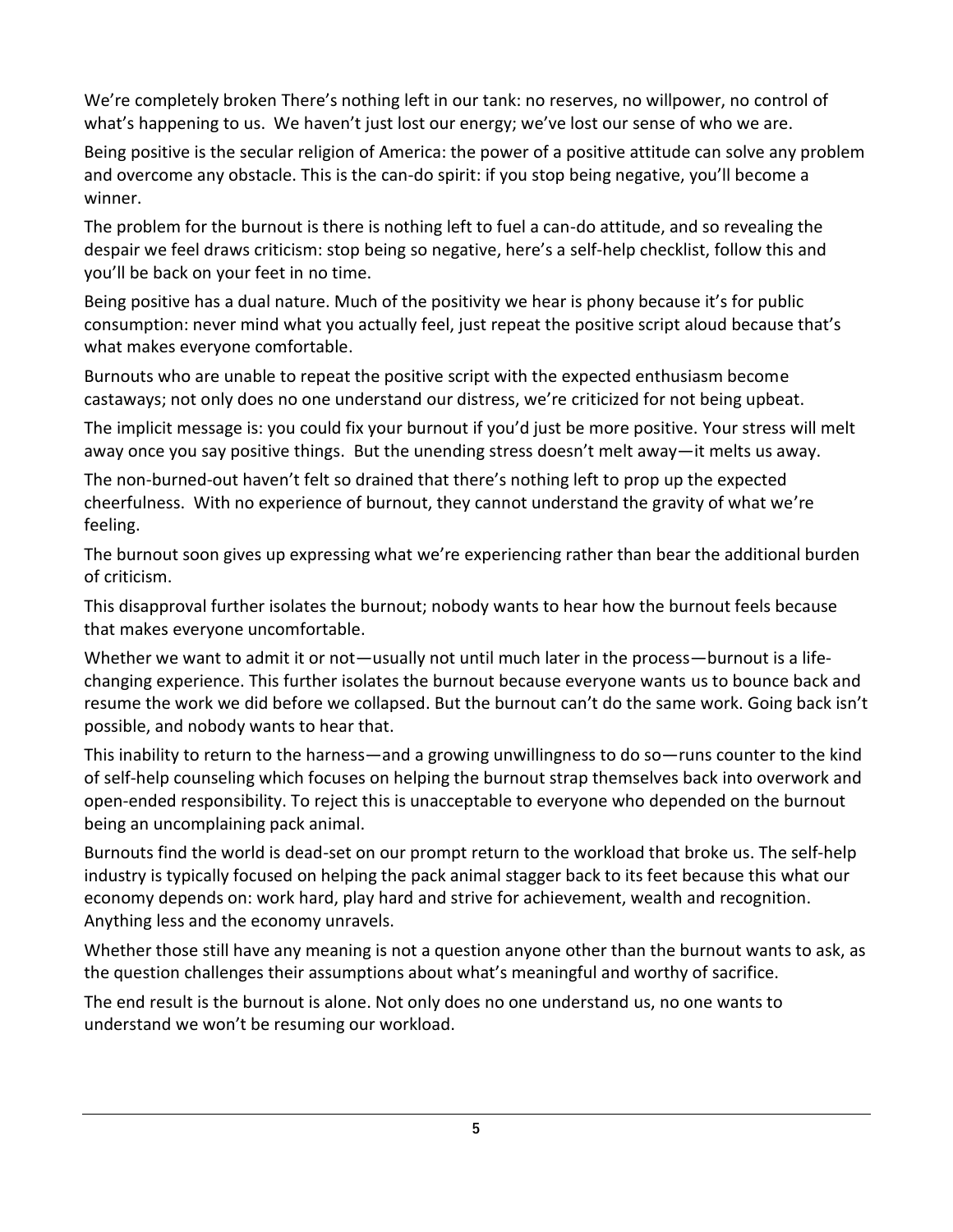What the non-burned-out don't understand is the burnout has been so drained there is nothing left. Rewards for our work have vanished, along with the means to carry heavy burdens. The pack animal has collapsed and cannot get to its feet, no matter how many people flog it.

The messages the burnout hears are not helpful. Some might begin as superficially sympathetic, but only as an introduction to *try harder to not be burned out*, even though trying harder is what burned us out.

Everyone is worried because they're not prepared to do everything we can no longer do. They can't help wanting us to get better so we can go back to making their lives easier.

The burnout is annoyed, to the degree we can feel anything at all, because it's now clear that nobody really cares about our well-being. They care about whatever we kept glued together: the enterprise, the household, and the facade of normalcy and cheerfulness.

The burnout no longer cares about any of that because we no longer have the means to care. The burnout may want to care, may feel pressure to care, but neither gives us the means to care.

The tank is bone-dry and so no matter how much the burnout wants to care, we no longer have the energy to care.

The burnout understands others depend on us, and so we feel guilty for being burned out. The burnout understands that others fear the collapse of their own lives should we fail to get back on our feet.

But we cannot help but have mixed feelings that our health matters less than our work. Advice to take a week off, drink fresh lemon juice, take supplements, etc., as if overwork and not taking care of ourselves were easily fixable with superficial cures, isn't helpful.

The burnout never feels more alone than when hearing yet another suggestion to take a few days off, listen to calming music, treat yourself to some luxury, etc., for superficial to-do lists only increase the distance between the castaway and the shore left behind.

Your experience of burnout may have been less difficult. Perhaps you had supportive, understanding people around you who had no stake in whatever collapsed in the wake of your burnout. Others haven't been so blessed.

Dreams are one of the few reliable sources of insight available to the burnout. One of my dreams offers a vivid summary of the burnout's dilemma.

In the dream, I parked my car and crossed a dry creek bed on foot to reach a remote construction site. Unable to locate the site, I retraced my steps and found the creek had become a raging river I could not possibly ford. At that point I realized I'd left my phone in my car. I was stranded and unable to contact anyone.

That's the burnout's dilemma: unable to return to our previous life, unable to communicate with others and unable to find a new beginning.

To paraphrase Samuel Beckett: I can't go on but I must go on.

(Beckett's line was "You must go on. I can't go on. I'll go on.")

Burnout isn't a destination we choose to visit and leave. it's a reckoning no one chooses, a forced quest of discovery, and so we must go on even though we're broken. Although there is no path visible ahead, there is a way forward.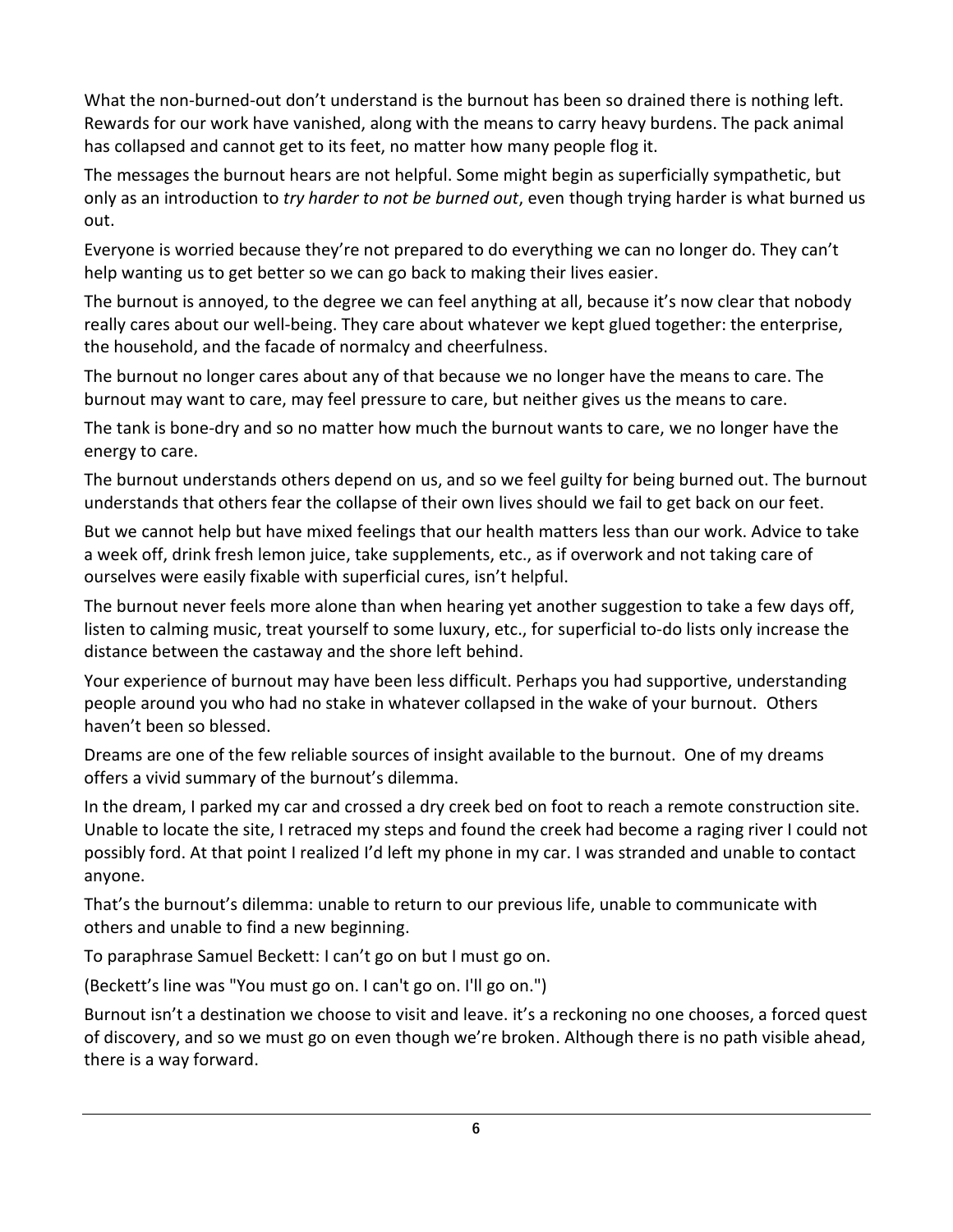# **Chapter Two: Triage**

Nobody knows what will be most helpful to someone else in the depths of burnout; I certainly don't. I do know that if a weekend getaway and a shopping spree resolve your exhaustion, you aren't burned out. If you're burned out, planning a getaway is a joyless burden, never mind getting to the hideaway, and shopping is just another ordeal.

I titled this chapter *Triage* to introduce the idea that the goal is to *stop the bleeding and start the healing*. Burnouts aren't bleeding from open wounds, but we're wounded physically and psychologically nonetheless.

*Triage* is the process of prioritizing care to those most in need. The burnout is the person most in need, so we must start caring for ourselves. The goal is to reduce whatever is causing burnout so it doesn't get worse and take the first steps toward healing ourselves.

We can't help anyone else unless we first help ourselves.

## **Get Help**

Let's start with the obvious: if you need help, get help. In my first burnout at age 33, I became very depressed and sought the help of a psychiatrist. I chose to see a medical doctor (psychiatrists are MDs) because I wanted someone who looked at the entirety of my health, not just my depression.

In my second burnout at age 63, I consulted my doctor (*primary care physician*) and asked for a battery of tests to confirm the burnout hadn't damaged my health, and to check if some unknown medical issue might have triggered my burnout. Fortunately, the test results were normal. But it was certainly prudent to check and prudent to seek help. Exhaustion has many possible sources, including Myalgic Encephalomyelitis/chronic fatigue syndrome (ME/CFS).

As the visibility of burnout increases, the number of professionals with experience helping burnouts has also increased. Not all physicians and mental health professionals have experience treating burnout.

The psychiatrist my spouse consulted after she burned out gave her a prescription for an antidepressant and sent her on her way without asking about the life circumstances causing her depression. It may require a search to find professionals with experience treating burnout.

Research has found (*Scientific American*, January 2022, *The Long Shadow of Trauma*) that having someone with whom we can share our experiences, is the key difference between those who struggle with the aftermath of trauma and those who manage to have fulfilling lives despite traumatic experiences. As one researcher put it: "Of course, it's unpleasant, it's a disaster. But it's not so disastrous if you can share it."

It's not helpful to suffer in silence, so finding someone with whom you can share your experience is an important step toward healing.

## **How Long Will It Take to Get Through This?**

It's natural to ask, "when will it end?" because we're suffering and so we hope burnout will end soon. In the depths of her burnout, my spouse sought answers to the question "how long will it last?" in others' experiences.